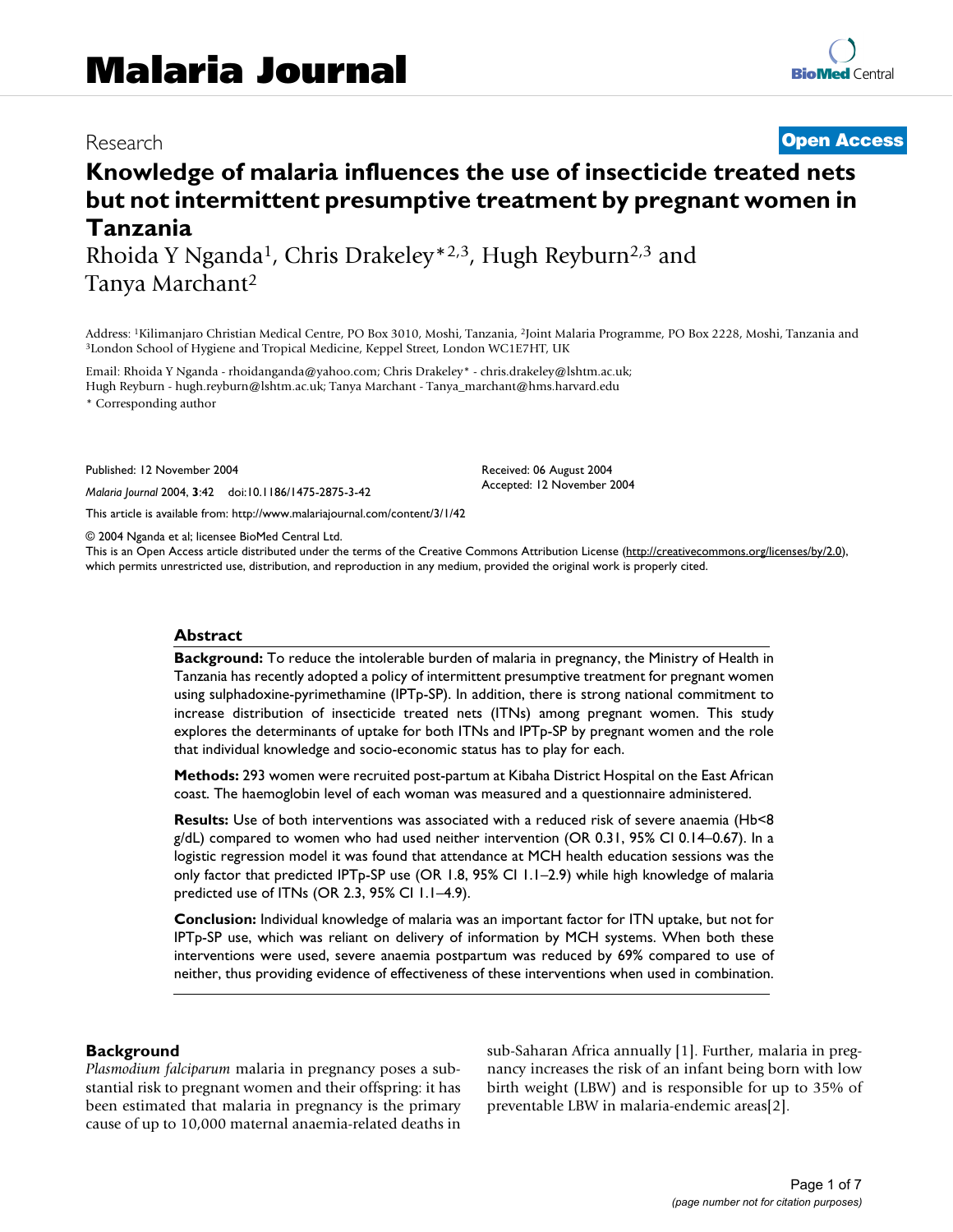Over the last decade a body of evidence has accumulated which supports the use of both ITNs and IPTp-SP to reduce the adverse effects of malaria during pregnancy [1,3,4] and both these interventions are currently recommended by WHO [[5](#page-6-0)]. In Tanzania it is now national policy to offer IPT-p with sulfadoxine-pyrimethamine (SP) for every pregnant woman attending Maternal and Child Health services (MCH). There is strong commitment in Tanzania to achieve the targets agreed on by African countries at the Abuja Conference of 60% coverage of ITNs for pregnant women by 2005 using social marketing strategies and a national voucher scheme [6] to improve access for pregnant women and their children. However, there are currently no reliable data in Tanzania on current levels of use of these interventions.

Evidence suggests that malaria treatment choices are affected by knowledge of the problem [7,8]. The success in implementing preventive interventions amongst pregnant women in Tanzania is thus likely to be determined in part by awareness of malaria and the strategies available to prevent it. This study set out to explore the determinants of uptake for both ITNs and IPTp-SP by pregnant women, with particular regard to knowledge of malaria and socioeconomic status, and to estimate the impact that reported use of either of these interventions had on the prevalence of severe anaemia in the post-partum period.

# **Methods**

# *Setting*

This research was carried out at Kibaha District Hospital in the Coastal Region of Tanzania, an area with moderate to high malaria transmission. The area is predominantly rural, supported by a mixture of subsistence and cash crop farming, with a peri-urban belt along the main Tanzania/ Zambia highway which crosses the district.

# *Study participants*

All post-natal women who had delivered their baby in the hospital during April/May 2003, but had not been admitted to hospital during the pregnancy, were eligible for inclusion in the study.

# *Study tools*

From studies elsewhere [9] it was estimated that a samples size of 293 women would give sufficient power to show a difference in uptake of malaria interventions by knowledge of malaria. On each working day of the study the first 13 women to come out of the labour ward and who gave informed consent to participate were registered and interviewed. Haemoglobin level was determined at the time of interview using a portable β-haemoglobin photometer (HemoCue©, HemoCue AB, Ängelholm, Sweden). Women with Hb<11 g/dL were referred within the hospital system.

# *Definitions*

# *Knowledge of malaria score (KoM)*

Participants were assigned a 'knowledge of malaria score' (KoM) according to their responses to a series of seven closed questions (Table [1\)](#page-1-0).

# *ITN users*

Women who reported that during this pregnancy they had normally (i.e. >75% of the time) slept under a bednet which had been impregnated within the previous six months.

# *IPTp-SP users*

Use of intermittent presumptive treatment of malaria in pregnancy with sulfadoxine-pyrimethamine.

### *Severe anaemia*

Severe anaemia post-partum was defined as Hb<8 g/dL.

<span id="page-1-0"></span>

|  | Table 1: Components of the knowledge score |  |  |  |
|--|--------------------------------------------|--|--|--|
|  |                                            |  |  |  |

| Malaria in pregnancy statement: |                        | Agreement |    |  |  |  |
|---------------------------------|------------------------|-----------|----|--|--|--|
|                                 |                        | n/293     | %  |  |  |  |
| Risk of infection               | Increases in pregnancy | 270       | 92 |  |  |  |
| Consequences                    | Low birth weight       | 81        | 28 |  |  |  |
|                                 | Pregnancy Loss         | 112       | 38 |  |  |  |
|                                 | Maternal anaemia       | 150       | 51 |  |  |  |
| Best Interventions*             | ITN                    | 266       | 91 |  |  |  |
|                                 | SP                     | 115       | 39 |  |  |  |
| Transmission                    | Mosquitoes alone       | 102       | 35 |  |  |  |

\*Women asked to state up to two malaria interventions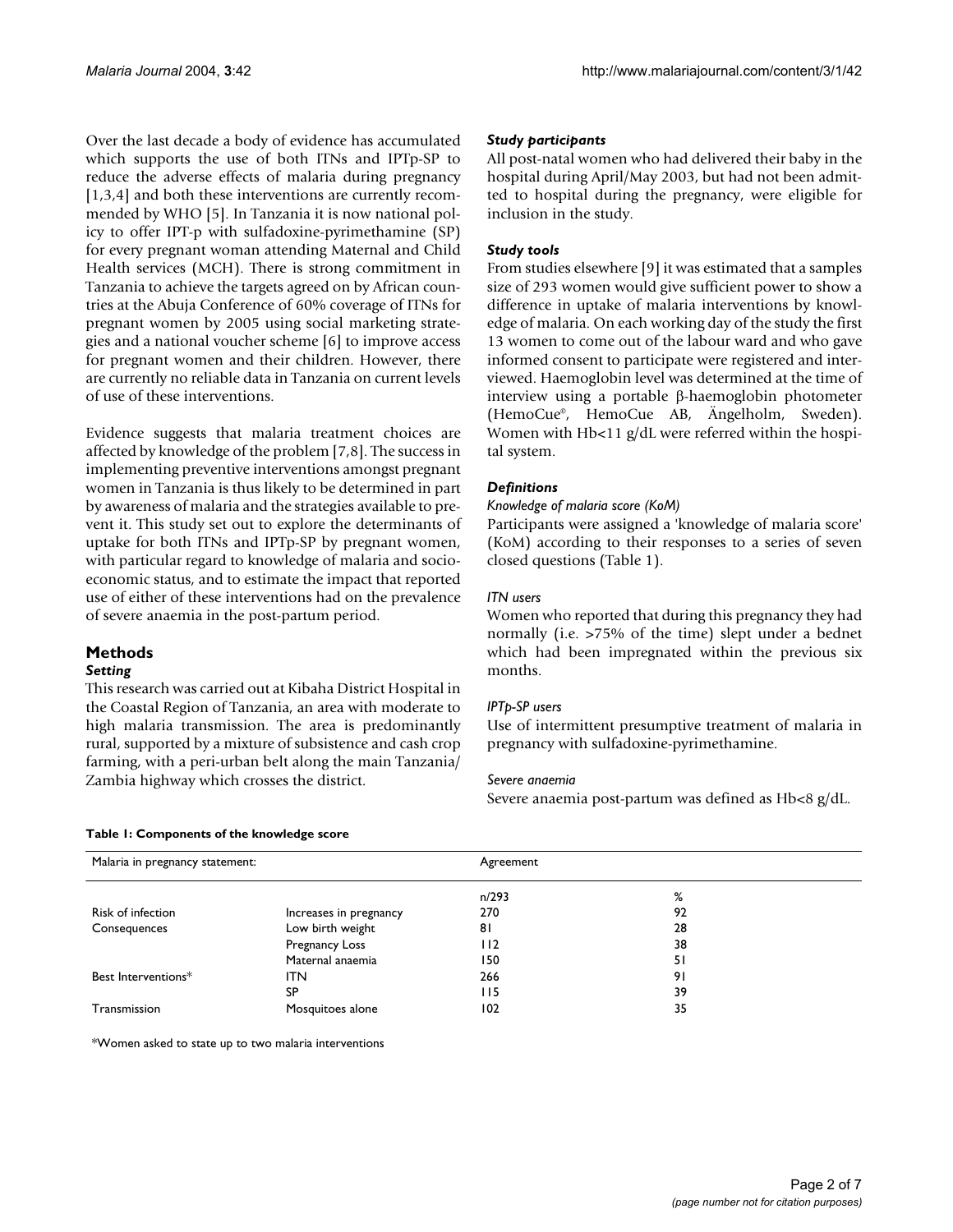|                              |            | N   |     | Unadjusted OR Confidence Interval |     | Adjusted OR Confidence Interval | LRT P |        |
|------------------------------|------------|-----|-----|-----------------------------------|-----|---------------------------------|-------|--------|
| Age                          | $15 - 19$  | 49  | 1.0 | $\blacksquare$                    | 1.0 | $\blacksquare$                  |       |        |
|                              | $20 - 29$  | 185 | 3.3 | $1.4 - 7.8$                       | 3.2 | $1.2 - 8.4$                     |       |        |
|                              | $30+$      | 59  | 4.4 | $1.7 - 11.4$                      | 4.6 | $1.6 - 13.3$                    | 9.8   | < 0.01 |
| Radio                        | No.        | 29  | 1.0 | $\overline{\phantom{0}}$          | 1.0 | $\blacksquare$                  |       |        |
|                              | Yes        | 264 | 7.7 | $1.7 - 33.1$                      | 5.1 | $1.1 - 24.0$                    | 6.0   | 0.01   |
| Bicycle                      | No.        | 69  | 1.0 | ۰.                                | 1.0 | $\blacksquare$                  |       |        |
|                              | Yes        | 224 | 2.3 | $1.2 - 4.5$                       | 2.1 | $1.0 - 4.3$                     | 4.8   | 0.02   |
| Source of health information | Community  | 36  | 1.0 | $\overline{\phantom{0}}$          | 1.0 | $\blacksquare$                  |       |        |
|                              | <b>MCH</b> | 83  | 5.8 | $11.8 - 18.0$                     | 4.3 | $1.3 - 14.0$                    |       |        |
|                              | Media      | 174 | 4.1 | $1.3 - 12.1$                      | 2.6 | $0.8 - 8.1$                     | 7.5   | 0.02   |

<span id="page-2-0"></span>**Table 3: Unadjusted and adjusted OR's for characteristics of women with high knowledge of malaria1.**

1All women with high malaria knowledge had formal schooling

### *Data analysis*

Data were entered twice in Epi-Info version 6.04 and analysed in Stata version 7 (Stata Corporation, Texas USA). Evidence of an association was sought between the variables listed in Table [1](#page-1-0) and the study outcomes (reported use of interventions or severe anaemia defined as Hb<8 g/ dl). Variables found to have an association with each outcome (by χ2 P-value <0.10 or Mantel-Haenszel estimate of the rate ratio, P-value <0.10) were further analysed using multiple logistic regression. Significance in the multi-variate models was defined by a likelihood-ratio test (LRT) Pvalue <0.05.

# **Results**

A completed questionnaire and measurement of haemoglobin level were available for 293 post-partum women whose characteristics are shown in Table [1](#page-1-0). The group was predominantly made up of married women in the 20–29 years age-group, with primary level education only. Both urban and rural residents were represented. No women refused to participate.

# *Levels of knowledge*

The KoM assessment consisted of four parts: knowledge of risk, consequences of risk, transmission and prevention, with seven questions in total (Table [1](#page-1-0)). Each question contributed one point to the overall KoM score (i.e. range of possible scores of 0–7) and overall the mean score was 3.7 (median 4). The KoM score was stratified into three groups: score 0–2 representing low (29% of respondents), score 3–4 representing median (38%) and score 5–7 representing high levels of knowledge (33% of respondents).

The lowest knowledge scores related to the impact of maternal malaria on the health of the foetus; only 28% (81/293) recognized low birth weight and 38% (112/ 293) pregnancy loss as a potential consequence of maternal malaria. There was also some confusion over the mode of transmission of malaria: 95% (279/293) agreed

that mosquitoes could transmit malaria but only 35% thought that mosquitoes alone were responsible (excepting blood transfusion).

Having high KoM was strongly associated with education level ( $χ²$  for linear trend 50.03,  $p < 0.0001$ ). Because of colinearity between education level and high KoM, education was excluded from the logistic regression model used to identify determinants of high KoM. However, models for primary and secondary education respectively showed the same socio-economic effects as the data presented in Table [3](#page-2-0). In the logistic regression model, only ages above teenage (LRT 9.8,  $p = 0.007$ ), ownership of a radio (LRT 6.0,  $p = 0.01$ ), ownership of a bicycle (LRT 4.8,  $p = 0.02$ ) and citing the MCH rather than the community as the most important source of health information (LRT 7.5, p = 0.02) were significantly associated with a high KoM compared to low/median KoM.

# *Use of IPT-p or ITN*

48% (141/293) of women were ITN users, 57% (166/ 293) had received IPTp-SP once and 12% (34/293) IPTp-SP twice. A multi-variate analysis of factors influencing the uptake of these two interventions is shown in Table [4.](#page-3-0) After adjustment, increasing age (LRT 10.3,  $P = < 0.01$ ), owning a radio (LRT 4.0,  $P = 0.04$ ) and having a high KoM, compared to a low/median KoM score (LRT 7.3,  $P =$ 0.02), were the only factors that independently predicted use of an ITN in pregnancy (table [4](#page-3-0)). By contrast, only a history of having received health education during the pregnancy significantly predicted uptake of any dose of IPTp-SP (LRT 5.6  $p = 0.01$ ).

41% (120/293) of women had used both interventions. Women with a median KoM were twice as likely (OR 2.1 (95% CI 1.1–4.0) and women with a high KoM three times more likely (OR 3.2 (95% CI 1.7–6.0) to have used both IPT-p and an ITN than women with low KoM scores.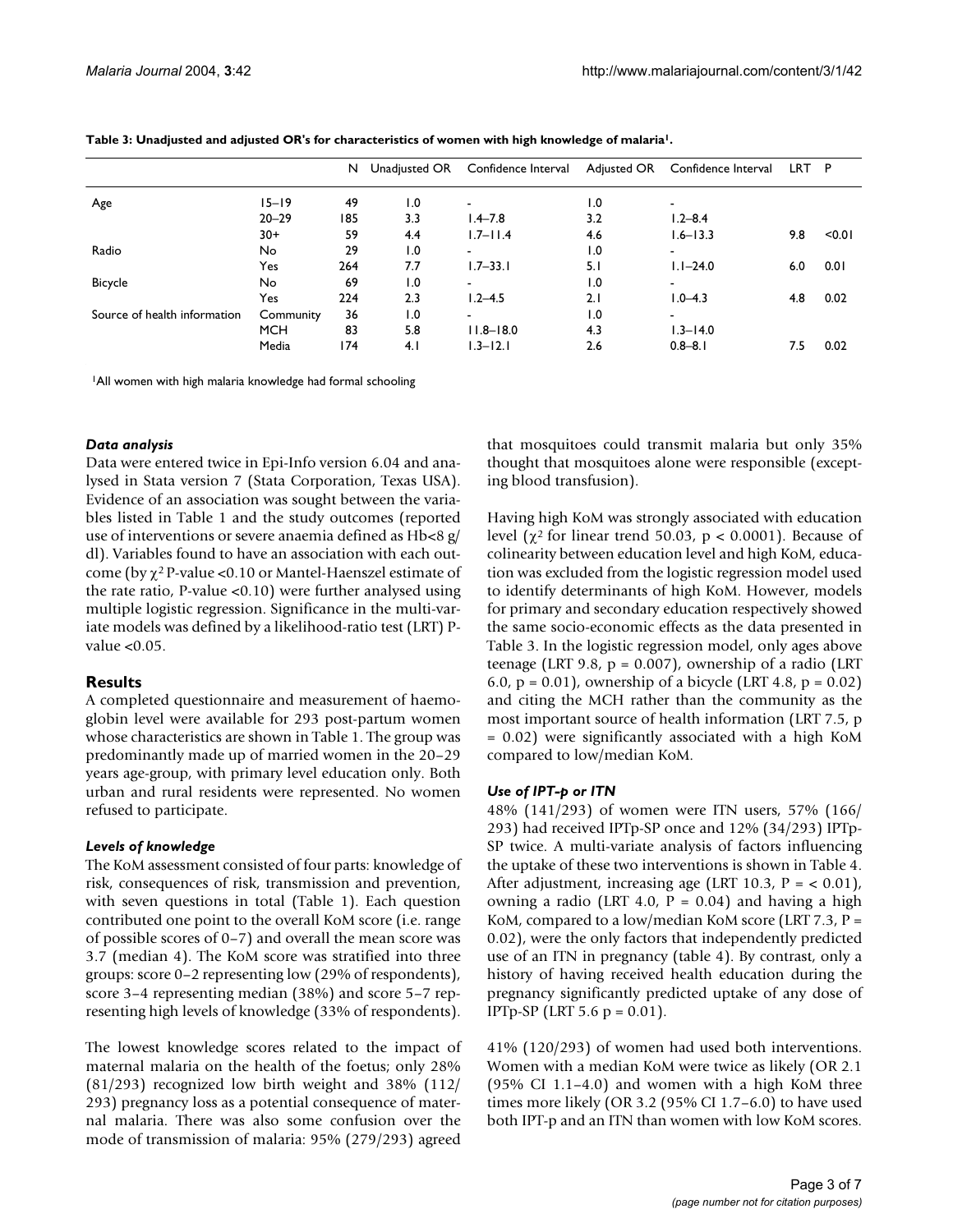|                         |              | ITN users     |                          |             |                         |            |        |
|-------------------------|--------------|---------------|--------------------------|-------------|-------------------------|------------|--------|
|                         | $\mathsf{N}$ | Unadjusted OR | 95% Confidence Interval  | Adjusted OR | 95% Confidence Interval | <b>LRT</b> | P      |
| <b>Health Education</b> |              |               |                          |             |                         |            |        |
| No                      | 160          |               |                          |             |                         |            |        |
| Yes                     | 133          |               |                          |             |                         |            |        |
| Age                     |              |               |                          |             |                         |            |        |
| $15 - 19$               | 49           | 1.0           | $\blacksquare$           | 1.0         | $\blacksquare$          |            |        |
| $20 - 29$               | 185          | 3.2           | $1.6 - 6.1$              | 2.5         | $1.3 - 5.0$             |            |        |
| $30+$                   | 59           | 4.2           | $1.8 - 10.3$             | 3.8         | $1.5 - 9.4$             | 10.3       | < 0.01 |
| Knowledge               |              |               |                          |             |                         |            |        |
| Low                     | 86           | 1.0           | $\overline{\phantom{a}}$ | 1.0         | $\blacksquare$          |            |        |
| Medium                  | 110          | 1.3           | $0.7 - 2.3$              | 1.0         | $0.5 - 1.8$             |            |        |
| High                    | 97           | 3.6           | $1.7 - 7.1$              | 2.3         | $1.1 - 4.9$             | 7.3        | 0.02   |
| Radio                   |              |               |                          |             |                         |            |        |
| No                      | 29           | 1.0           |                          | 1.0         |                         |            |        |
| Yes                     | 264          | 2.9           | $1.3 - 6.3$              | 2.3         | $1.0 - 5.5$             | 4.0        | 0.04   |
|                         |              | Used IPTp-SP  |                          |             |                         |            |        |
|                         |              | Unadjusted OR | 95% Confidence Interval  | Adjusted OR | 95% Confidence Interval | <b>LRT</b> | p      |
| <b>Health Education</b> |              |               |                          |             |                         |            |        |
| No                      | 160          | 1.0           |                          | 1.0         |                         |            |        |
| Yes                     | 133          | 1.8           | $1.1 - 2.9$              | 1.8         | $1.1 - 2.8$             | 5.6        | 0.01   |
| Age                     |              |               |                          |             |                         |            |        |
| $15 - 19$               | 49           | 1.0           | $\blacksquare$           | 1.0         | $\blacksquare$          |            |        |
| $20 - 29$               | 185          | 0.8           | $0.4 - 1.6$              | 0.8         | $0.4 - 1.6$             |            |        |
| $30+$                   | 59           | 0.9           | $0.4 - 2.0$              | 0.7         | $0.3 - 1.7$             | 0.4        | 0.8    |
| Knowledge               |              |               |                          |             |                         |            |        |
| Low                     | 86           | 1.0           | $\blacksquare$           | 1.0         | $\blacksquare$          |            |        |
| Medium                  | 110          | 1.7           | $1.0 - 3.0$              | 1.7         | $1.0 - 3.1$             |            |        |
| High                    | 97           | 1.6           | $0.9 - 2.9$              | 1.6         | $0.8 - 2.9$             | 3.8        | 0.14   |
| Radio                   |              |               |                          |             |                         |            |        |
| No                      | 29           |               |                          |             |                         |            |        |
| Yes                     | 264          |               |                          |             |                         |            |        |

<span id="page-3-0"></span>**Table 4: Factors associated with uptake of insecticide treated nets (ITNs) during pregnancy and at least one dose of sulphadoxinepyrimethamine as part of intermittent presumptive treatment (IPTp-SP)**

# *Timing of first MCH attendance*

26% (76/293) of women had first attended the MCH during the first trimester, 65% (192/293) during the second trimester and 9% (25/293) during the third trimester of pregnancy. Predictably the median number of visits to MCH by women was correlated with the trimester of first visit: first trimester – median of 7.5 visits overall (mean 6.9 (s.d.2.2), second trimester – median of 5 visits overall (mean 5.4 (s.d.1.8) & third trimester – median of 2 visits overall (mean 2.4 (s.d.0.8). Women attending MCH for the first time during their first trimester were more than twice as likely to have attended health education sessions as women attending for the first time in their third trimester ( $\chi^2$  test for trend 5.1, p = 0.02).

# *Risk factors for severe anaemia*

Overall, 27% (80/293) of study participants had Hb<8 g/ dL immediately post-partum. In the regression model, three factors were found to independently predict the risk of having severe anaemia in the post-partum period (Table [5\)](#page-4-0). Firstly, with women using either an ITN or IPTp-SP alone, there was a reduced risk of severe anaemia, but it was not statistically significant (OR 0.77 (CI 0.36– 1.65 and OR 0.70 (CI 0.34–1.41 respectively). However, the use of an ITN in conjunction with IPTp-SP was associated with a significant reduction in risk of being severely anaemic post partum compared to women not using any intervention (OR 0.31 (CI 0.14–0.67) LRT 10.1 p = 0.01). Secondly, having had any level of education (as compared to none) and, thirdly, attendance at the MCH clinic during the first rather than third trimester of pregnancy were both associated with a reduced risk of severe anaemia (OR 0.41, 95% CI 0.17–0.98) LRT 4.5 p = 0.03 and OR 0.31, 95%CI 0.11–0.83, LRT 5.3 p = 0.05 respectively).

# **Discussion**

The key finding was that while knowledge, wealth and age were all found to be independently predictive of ITN use, only participation in health education was associated with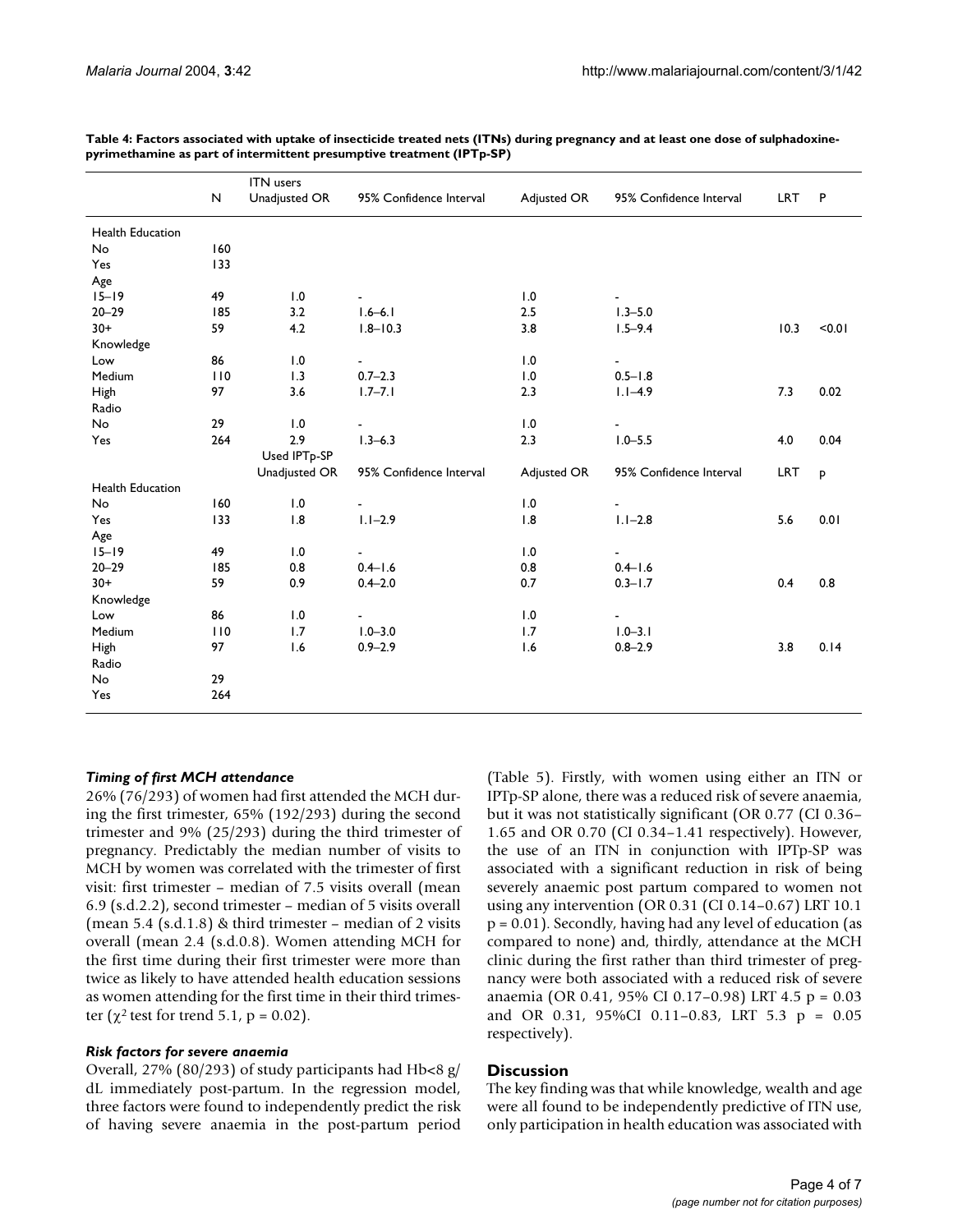|                                | % with severe<br>anaemia | Unadjusted<br><b>OR</b> | 95% confidence<br>interval | Adjusted<br>OR. | 95% confidence<br>interval | LRT P |      |
|--------------------------------|--------------------------|-------------------------|----------------------------|-----------------|----------------------------|-------|------|
| Formal education               |                          |                         |                            |                 |                            |       |      |
| No.                            | 29                       | 1.00                    |                            | 1.00            |                            |       |      |
| Yes                            | 16                       | 0.45                    | $0.19 - 1.07$              | 0.41            | $0.17 - 0.98$              | 4.5   | 0.03 |
| Time of first ANC use          |                          |                         |                            |                 |                            |       |      |
| 3rd trimester                  | 48                       | 1.00                    |                            | 1.00            | $\blacksquare$             |       |      |
| 2 <sup>nd</sup> trimester      | 26                       | 0.39                    | $0.16 - 0.91$              | 0.41            | $0.17 - 1.0$               |       |      |
| I <sup>st</sup> trimester      | 22                       | 0.31                    | $0.12 - 0.80$              | 0.31            | $0.11 - 0.83$              | 5.3   | 0.05 |
| Use of malaria<br>intervention |                          |                         |                            |                 |                            |       |      |
| None                           | 37                       | 1.00                    |                            | 1.00            | $\overline{\phantom{a}}$   |       |      |
| ITN only                       | 32                       | 0.82                    | $0.39 - 1.71$              | 0.77            | $0.36 - 1.65$              |       |      |
| IPTp-SP only                   | 27                       | 0.64                    | $0.32 - 1.28$              | 0.70            | $0.34 - 1.41$              |       |      |
| $ITN + IPTp$ -SP               | 16                       | 0.34                    | $0.16 - 0.72$              | 0.31            | $0.14 - 0.67$              | 10.1  | 0.01 |

<span id="page-4-0"></span>**Table 5: Risk factors for severe anaemia post partum.**

use of IPTp-SP. That predictors of uptake for each of the two interventions were different was an interesting and unexpected finding. The data indicate that, while ITN use is driven by both access (i.e. wealth) as well as knowledge, use of IPTp is determined by its being offered in an MCH clinic. This is a positive finding that suggests the need to prioritise strategies for maximising early attendance to boost IPTp-SP uptake.

This finding is in contrast to research from Kenya which showed that uptake of IPTp-SP increased with higher levels of formal education [9]. The National Malaria Control Programme of Tanzania does not currently have any data on IPTp-SP uptake nationally, although it is planned for integration into routine surveillance next year. It is likely that distribution systems for this, as other clinic based interventions, will need more attention. It is possible that the new MCH clinic based voucher system for ITN will have an added benefit by increasing early attendance and therefore uptake of IPTp-SP.

These findings on knowledge and awareness suggest that the increased risk posed to pregnant women by malaria was almost universally recognized, but that knowledge of the health impact of that risk – especially to the health of the foetus – was very low. Over 90% of women thought that ITNs were a good intervention against malaria in pregnancy, but less than half thought the same about IPTp-SP. Knowledge of malaria in pregnancy was strongly associated with use of a combination of both ITN and IPTp. Although this was a small observational study where it was not possible to control for all likely confounding variables, there is evidence that the use of a combination of ITN use and IPT-p provides additive protection against severe anaemia, and that this effect is not confined to trial conditions. Use of an ITN or IPT-p alone was associated with a 23% and 30% reduction in the risk of severe anaemia post partum respectively, similar to estimates from other controlled trials [10,11] The data suggest that MCH services are effective when used optimally. Women who accessed MCH services in their first trimester of pregnancy had a significantly lower risk of severe anaemia post-partum compared to women who first presented at MCH during their third trimester. Women attending MCH earlier were more likely to attend health education sessions, and women who attended health education sessions more likely to use IPTp-SP than women who did not attend. Women with high KoM were most likely to cite the MCH as their most important source of health information.

It must be noted that by recruiting only women who had uncomplicated pregnancies and who delivered in hospital this study had a selection bias towards the healthier and possibly wealthy members of the community. However, women from a considerable range of socio-economic situations are represented (no education vs. further education; mobile phone owners vs. not owning a radio) which probably reflects the rural/peri-urban catchment area of Kibaha and other newly urbanised areas. The data has shown that many of the factors indicative of relative wealth in a poor community were associated with increasing levels of knowledge – and that knowledge was positively associated with multiple intervention uptake and improved health outcome.

The importance of access to resources has been illustrated previously for both preventative interventions and treatment [12]. At the time of this study, IPTp-SP was offered free of charge to pregnant women via the antenatal clinics in Tanzania. There is social marketing of bednets (price approx \$5) at the national level but not targeted at specific high risk groups. The newly initiated ITN voucher scheme for pregnant women is part of the Tanzanian commitment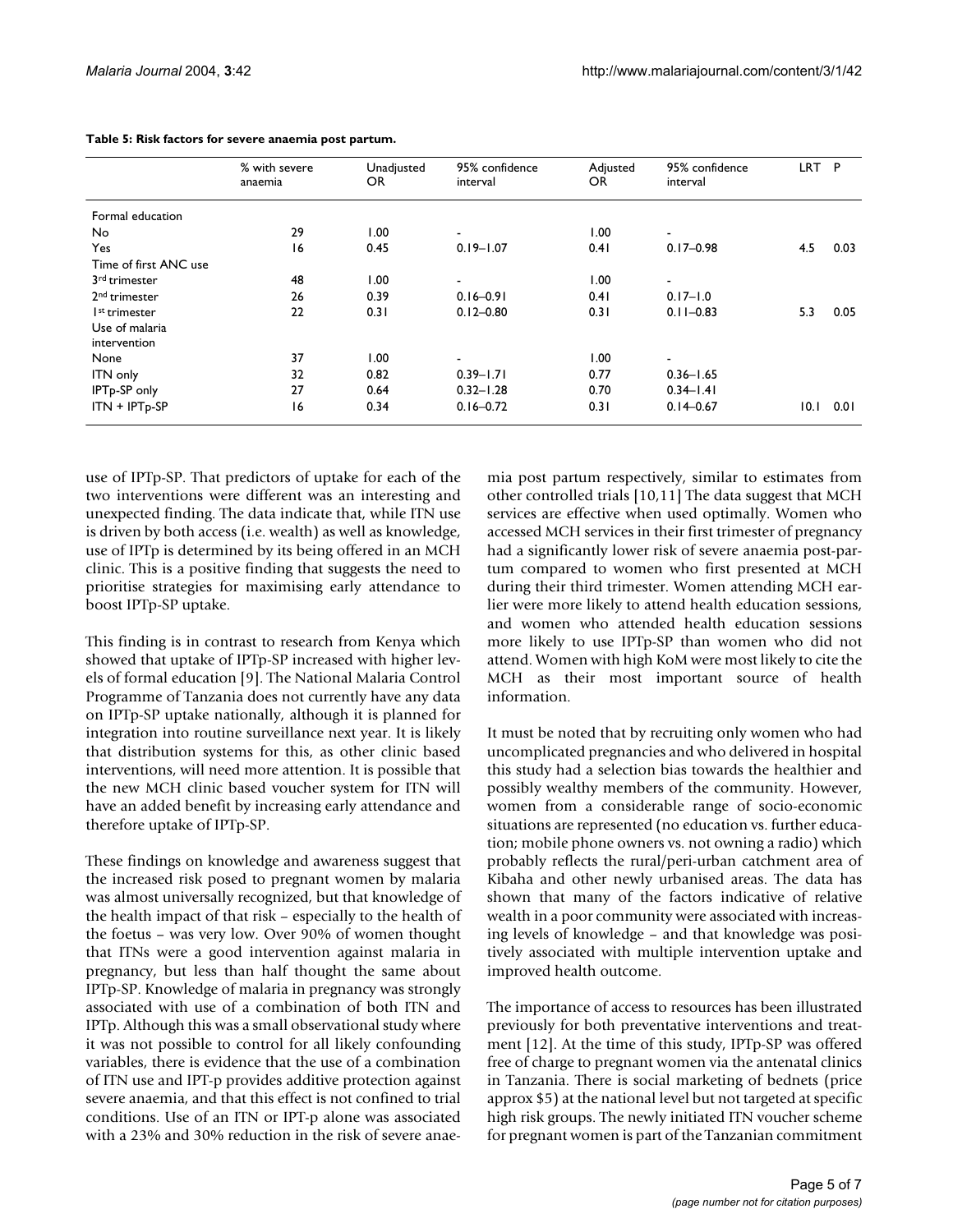|                                   |                | n/293 | %                |
|-----------------------------------|----------------|-------|------------------|
| Age                               | $15 - 19$      | 49    | 17               |
|                                   | $20 - 29$      | 185   | 63               |
|                                   | $30+$          | 59    | 20               |
| Gravidity                         | Primigravidae  | 124   | 42               |
|                                   | Mutigravidae   | 169   | 58               |
| Residence                         | Urban          | 124   | 42               |
|                                   | Rural          | 169   | 58               |
| Education                         | None           | 44    | 15               |
|                                   | Primary        | 217   | 74               |
|                                   | Secondary +    | 32    | $\mathbf{H}$     |
| Marital status                    | Married        | 207   | 71               |
|                                   | Unmarried      | 86    | 29               |
| Travel time to MCH                | $<$   hour     | 252   | 86               |
|                                   | I-2 hours      | 20    | 7                |
|                                   | >2 hours       | 21    | $\boldsymbol{7}$ |
| Household ownership               | Radio          | 264   | 90               |
|                                   | Bicycle        | 224   | ${\bf 76}$       |
|                                   | <b>TV</b>      | 16    | 5                |
|                                   | M/phone        | 3     | $\overline{4}$   |
|                                   | Bednet         | 245   | 83               |
| Religion                          | Christian      | 104   | 35               |
|                                   | Moslem         | 189   | 65               |
| Main source of health information | Community      | 36    | 12               |
|                                   | Health workers | 83    | 28               |
|                                   | Media          | 174   | 59               |
| Used IPTp-SP                      | Once           | 166   | 57               |
|                                   | Twice          | 34    | 12               |
| Used bednet                       | Yes            | 207   | 71               |
| Used ITN                          | Yes            | 4     | 48               |
| <b>Health education MCH</b>       | Yes            | 133   | 45               |
| Knowledge score                   | Low            | 86    | 29               |
|                                   | Medium         | 110   | 38               |
|                                   | High           | 97    | 33               |

#### **Table 2: Socio-economic breakdown of population.**

to improve access to ITNs for pregnant women as a whole. It is hoped that via mass health education and substantial price subsidy, some of these socio-economic inequities in access will also be addressed.

### **Conclusions**

The findings highlight the importance of women's knowledge of malaria in pregnancy and of antenatal attendance for the uptake of preventative interventions. Now that effective malaria interventions are available and there is political will to implement them, to maximise the potential for health impact, it is essential to empower the intended recipients of interventions by providing the knowledge which can influence their health decisions.

#### **Authors' contributions**

RN carried out the fieldwork and performed preliminary analysis. CD & HR contributed to study design and logistics. TM performed statistical analysis and supervised the study. All authors read, edited and approved the final manuscript.

#### **Acknowledgements**

The authors thank the women who participated in the study and the staff of the maternity ward at Kibaha hospital for their cooperation. This research was conducted as partial fulfilment of the Degree of Master of Public Health of Tumaini University, Kilimanjaro Christian Medical Centre, and in collaboration with the Joint Malaria Programme, Tanzania. The Joint Malaria Programme is a collaboration between the National Institute for Medical Research (NIMR), Kilimanjaro Christian Medical College (KCMC), the London School of Hygiene and Tropical Medicine (LSHTM) and the Centre for Medical Parasitology, University of Copenhagen (CMP). During the period of study RN was jointly supported by United States Agency for International Development and the Ministry of Health, Tanzania.

#### **References**

1. Guyatt HL, Snow RW: **[The epidemiology and burden of Plas](http://www.ncbi.nlm.nih.gov/entrez/query.fcgi?cmd=Retrieve&db=PubMed&dopt=Abstract&list_uids=11425176)[modium falciparum-related anemia among pregnant](http://www.ncbi.nlm.nih.gov/entrez/query.fcgi?cmd=Retrieve&db=PubMed&dopt=Abstract&list_uids=11425176) [women in sub-Saharan Africa.](http://www.ncbi.nlm.nih.gov/entrez/query.fcgi?cmd=Retrieve&db=PubMed&dopt=Abstract&list_uids=11425176)** *Am J Trop Med Hyg* 2001, **64:**36-44.